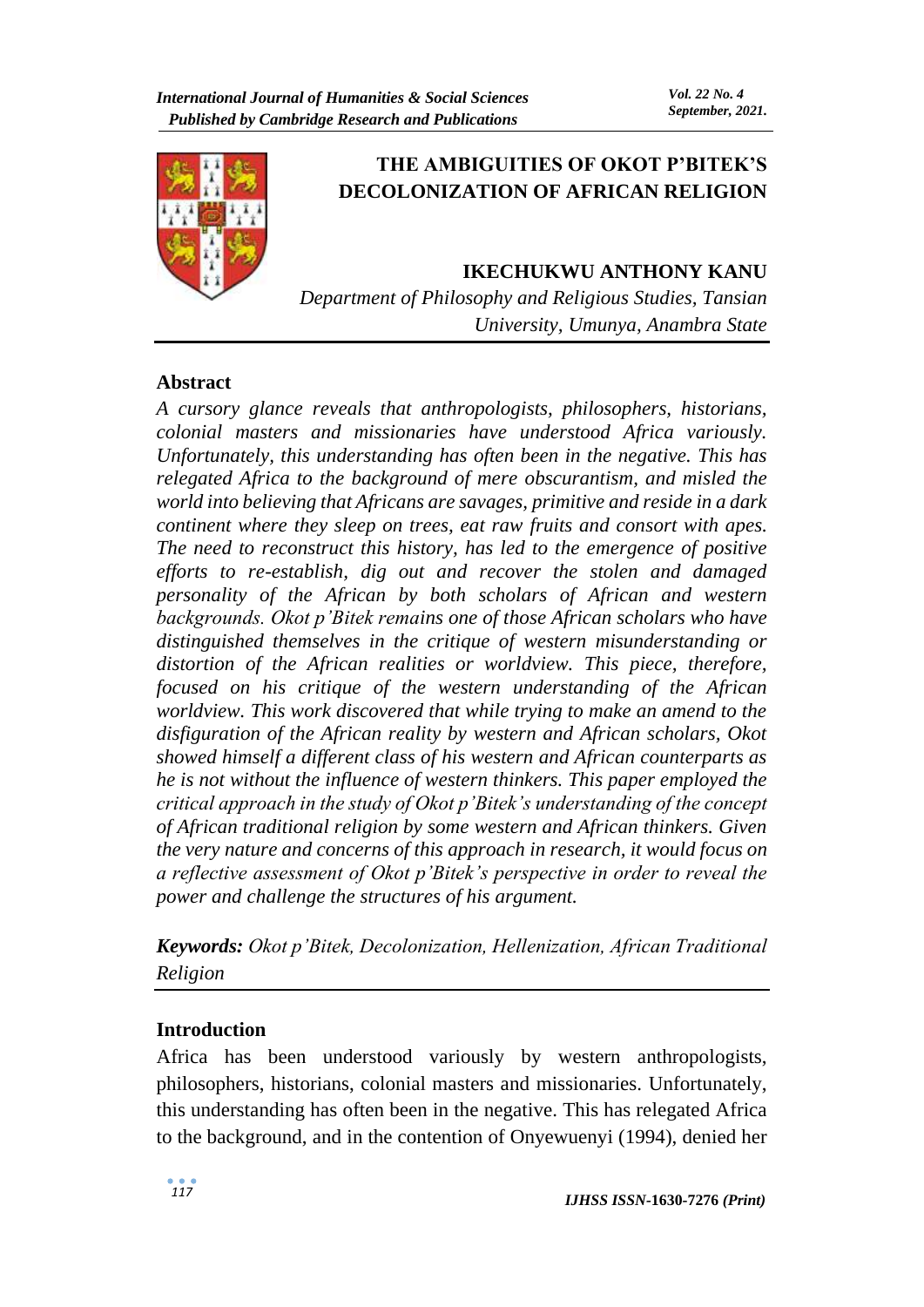of her place as the "Mother of world civilization" and "misled the world into believing that Africans are savages, primitive and reside in a dark continent where they sleep in trees, eat raw fruits and consort with apes" (p. 21). This understanding of the African people was taught in schools and popularized in books and movies.

In his *Epinomis* Plato expressed the western cultural pride and superiority, which has continued to affect the thinking of the west. Although the Greeks had borrowed their gods from Egypt, he writes that: "But we may take it that whenever Greeks borrow anything from non-Greeks, they finally carry it to a higher perfection" (p. 56). The implication being that the movement of these gods from Africa to Greece, opened a way for a nobler worshipping of these divine beings. Taking them from Africa, therefore, becomes a noble act. Following the path of Plato, however, focusing on arts, Goldsmith (1774) in his *History of the Earth* writes that: "Those arts which might have had their inventions among other races of mankind have come to their perfection" (pp. 230-231). Thus, Europe becomes the place where they find their perfection. Taking away the cultural heritage of a people, whatever be the cost, is also considered a noble action.

Hegel (1944) emerged in the  $18<sup>th</sup>$  century and as a product of his own environment, even though he had never been to Africa, relying on the writings of missionaries, anthropologists, historians, etc., had no consideration for anything Africa. In his piece on *The Philosophy of History,*  he writes that:

*One is that which lies south of the desert of Sahara. … Africa proper… the upland almost entirely unknown to us, with narrow coast-tracks along the sea; the second is that to the north of the desert—European African if we may call it… the third is the river region of the Nile… Africa proper… the land of childhood, which lying beyond the day of self-conscious history, is enveloped in the dark mantle of night. (p. 91).* 

Bentley (1900) who was a missionary to Africa, and in fact one of those that Hegel relied on for information about Africa, sums up his understanding of the African people as such.

*An African whether Negro or Bantu, does not think, reflect or reason, if he can help it. He has a wonderful memory, has great powers great powers of observation and*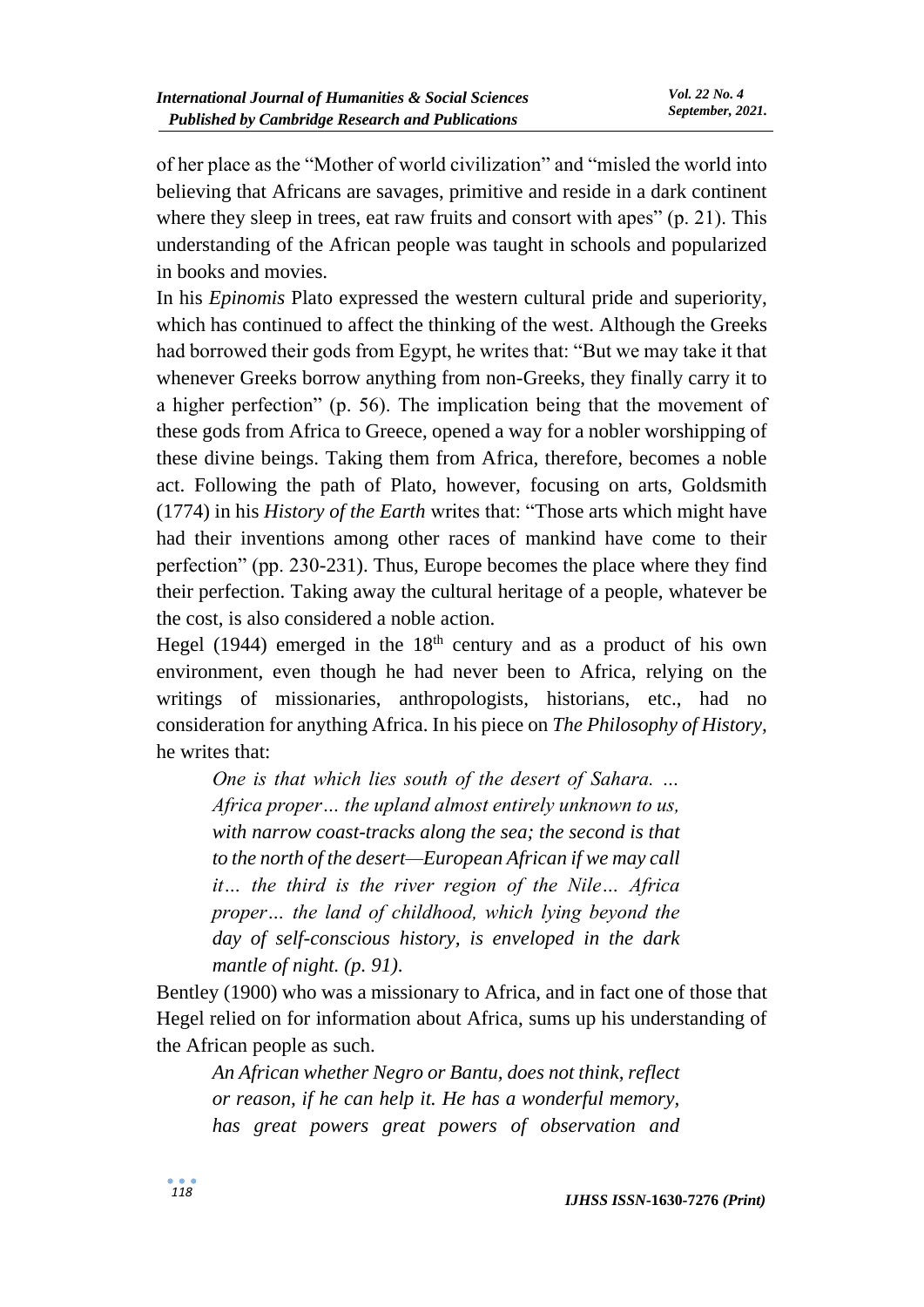*initiation, much freedom of speech and many good qualities; he can be kind, generous, affectionate, unselfish, devoted, faithful, brave, patient and persevering; but the reasoning and inventive faculties remain dormant. He readily grasps the present circumstances, adapts himself to them and provides for them; but a careful though-out plan or a clear piece of induction is beyond him. (pp.27- 28).*

These perspectives among others denigrated the African personality as everything black was categorized bad and everything white was considered good. It affected not just the history of the African person but his is-ness. This led to the emergence of positive efforts to re-establish, dig out and recover the stolen and damaged personality of the African by both scholars of African and western origins (Kanu 2010, 2012, 2014, 2015&2016). It was from this background that scholars such as Senghor, Nyerere, Kenyatta, Danquah, Azikiwe, Awolowo, Nkrumah, etc., emerged. However, in this paper, the researcher would focus on the position of Okot p'Bitek on the perspective of western and African scholars on African traditional religion. Okot p'Bitek remains one of those African scholars who through their writings challenged the arrogance of the west in their portrayal of Africa in different modes that were derogatory and which did not mirror the reality of the African world. His concern was not just about the western scholars and missionaries who did this but also who went the western way in the analysis of the African reality.

### **Methodology**

This paper would employ the critical approach to the study of Okot p'Bitek's understanding of the concept of African traditional religion by some western and African thinkers, mainly missionaries and anthropologists. Given the very nature and concerns of this approach in research, it would focus on a reflective assessment of Okot p'Bitek's perspective in order to reveal the power and challenge the structures of his argument. This work would rely majorly on primary and secondary sources, that is, books, journals, internet sources, etc., written by Okot and that have discussed the position of Okot p'Bitek's on this matter. The evaluation approach would further be employed so as to solve the basic problems in Okot p'Bitek's position and if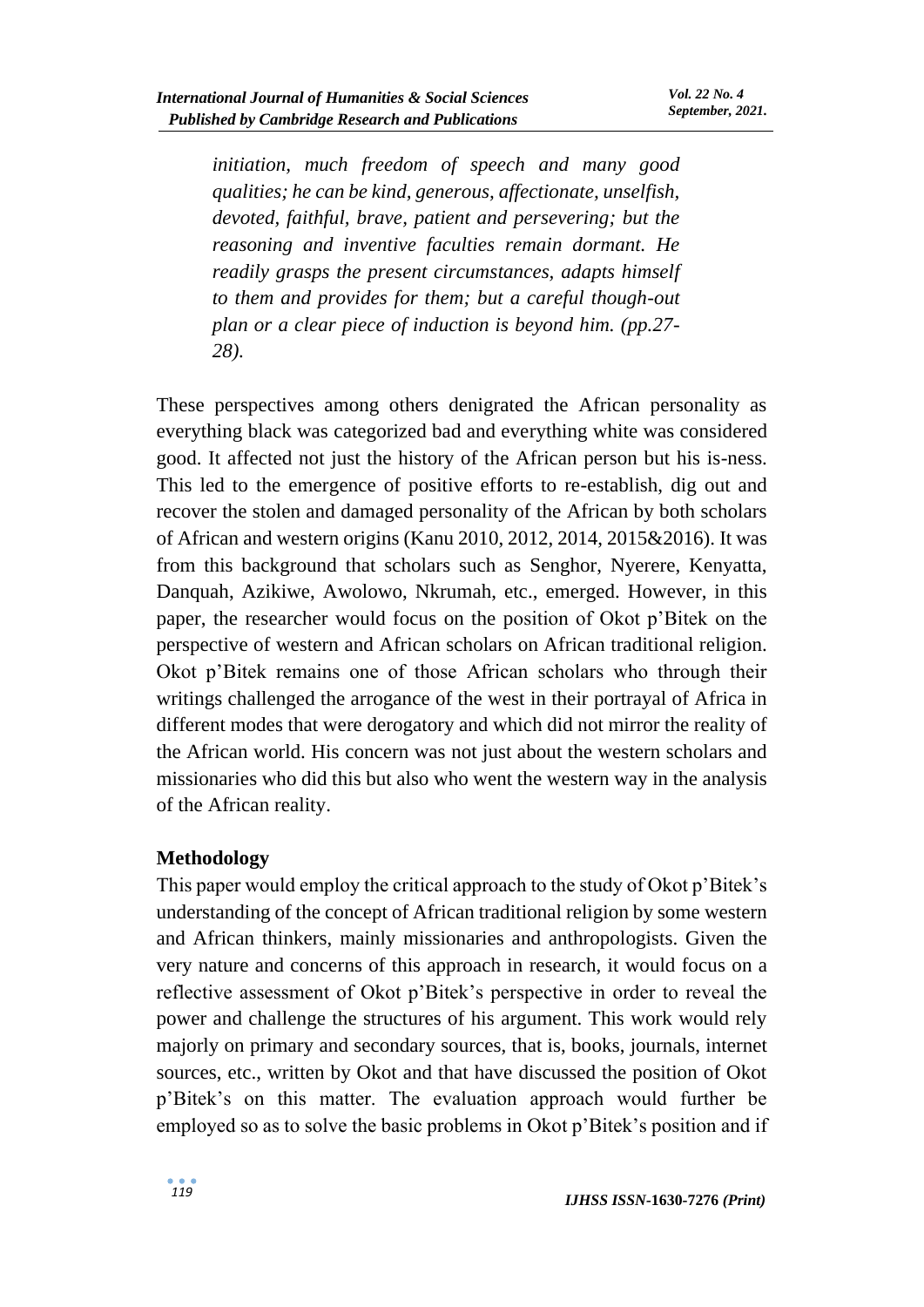need be, to refine his position as a development of the discourse on western conception of African traditional religion. In addition, this piece provides a deeper understanding of Okot p'Bitek as a scholar with passion for his roots.

## **The man Okot p'Bitek**

**Okot p'Bitek, the Ugandan poet, novelist, and social anthropologist was** born on 9<sup>th</sup> June 1931, at Gulu, in northern Uganda to the family of Mr Opii Bitek (a story-teller and dancer) and Mrs Serina Lacaa (a song composer and dancer). As a young man, **Okot** published a novel in the Acholi language, however, later published in English in 1989 as *White Teeth*. He was very good at sports, which explains why he was enlisted in the Ugandan national football team. He had his primary and secondary education in Gulu, and from 1951-1952 he studied at the Teacher Training College Mbarara which prepared him to teach English and Religious Education at Sir Samuel Baker's School, Gulu. While at Gulu, he went into politics and was elected a member of the Acholi District Council under the Uganda National Congress.

In 1956, Okot left for England, where he furthered his studies bagging a diploma certificate in Education from the University of Bristol in England. He also pursued a bachelor in Law from the University College of Wales at Aberystwyth. Developing a passion for his roots, he added to this is a degree in Anthropology from the Institute of Social Anthropology at Oxford. It was at Oxford that he met scholars like Evans-Pritchard, Lienhardt, Beattie, and in the contention of Rinsum (2004) "His stay at Oxford played an important role in shaping his ideas about western dominance as manifested… in how anthropologists viewed Africa" (p. 26). After his return, he taught at Makerere University in Kampala, Uganda from 1964 to 1966.

Terminating his appointment as lecturer in Makerere University in 1966, he served as director of Uganda's National Theatre and National Cultural Centre from 1966 to 1969. He was dismissed in 1969, most probably because of his criticism of politicians in his works. From 1971-1978 p'Bitek served as a senior research fellow and lecturer at University College, Nairobi, Kenya and later between 1978 -1982, he taught at the University of Ife in Nigeria, while serving as visiting lecturer to various universities in Africa. In 1979, when General Idi Amin had left power, he returned back to Makerere University where he became a Senior Research Fellow in the Institute of Social Research.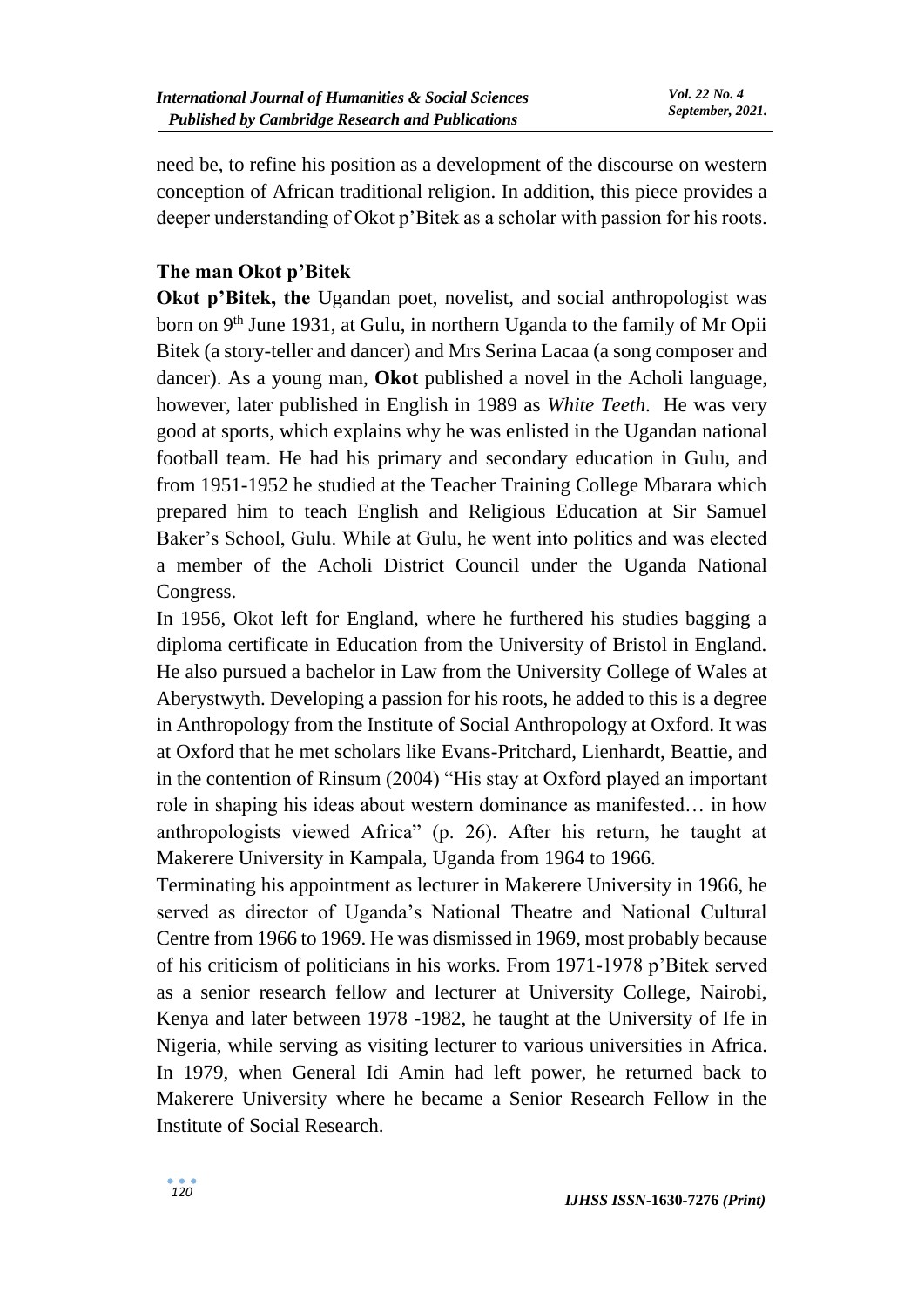His major works include *Song of Lawino* published in 1966 in which he addressed the conflict between the western and African cultures. He uses the image of a woman who lamented on how her educated husband has become a misfit in the face of what traditional African concept of manhood holds. He also wrote the *Song of Ocol* published in 1970 which contains the response of the husband to the woman's lamentations in the first book. A third is the *Two Songs* which include *Song of a Prisoner* and *Song of Malaya* published in 1971. They have very important places in any serious discussion on African poetry. His other works include *Africa's Cultural Revolution* published in 1975; *The Horn of My Love* published in 1974 and *Hare and Hornbill* published in 1978 (Adams, et al 1998). He died in Kampala on 19<sup>th</sup> July 1982, five months after he was appointed Professor of Creative Writing.

### **Okot's Perspective on Western Concept of African Religion**

Evans-Pritchard (1956) in his work on Nuer Religion had equated *Jok* (Acholi god) with *Kwoth* (Nuer god) referring to both as names of the supreme being. The implication being that the Nuer and the Acholi have concepts of the supreme being in their traditional religion. Ogot (1961) agreed with Evans-Pritchard and employed Tempels' concept of hierarchy of forces to explain the relationship between the spiritual forces in nature, and which places the supreme being at the zenith of the forces in the universe. Contrary to these positions, Okot (1971) argues that the concept *Jok* stood for a totality of the spiritual world and that its meaning is dependent on context. This implies that it does not stand for the supreme being as posited by Evans-Pritchard and Ogot. His reasons are that unlike other tribes like the Nuer and Dinka, the Acholi and Lango were more concerned with the ancestors rather than any other spiritual being, ultimate power or God; and also focused on the spiritual causes of particular effects rather than concerned with a particular being that was central and the cause of all effects- that is a supreme being (Okot 1963).

From the foregoing, Okot (1964) believes that the problem of misinterpretation by the missionaries and anthropologists was due to their employment of a wrong anthropological method of trying to know the African people and their religious believes. The wrong methodology was speculation, through which they tried to get answers to their questions and never minded whether they were true or not; they tried to understand the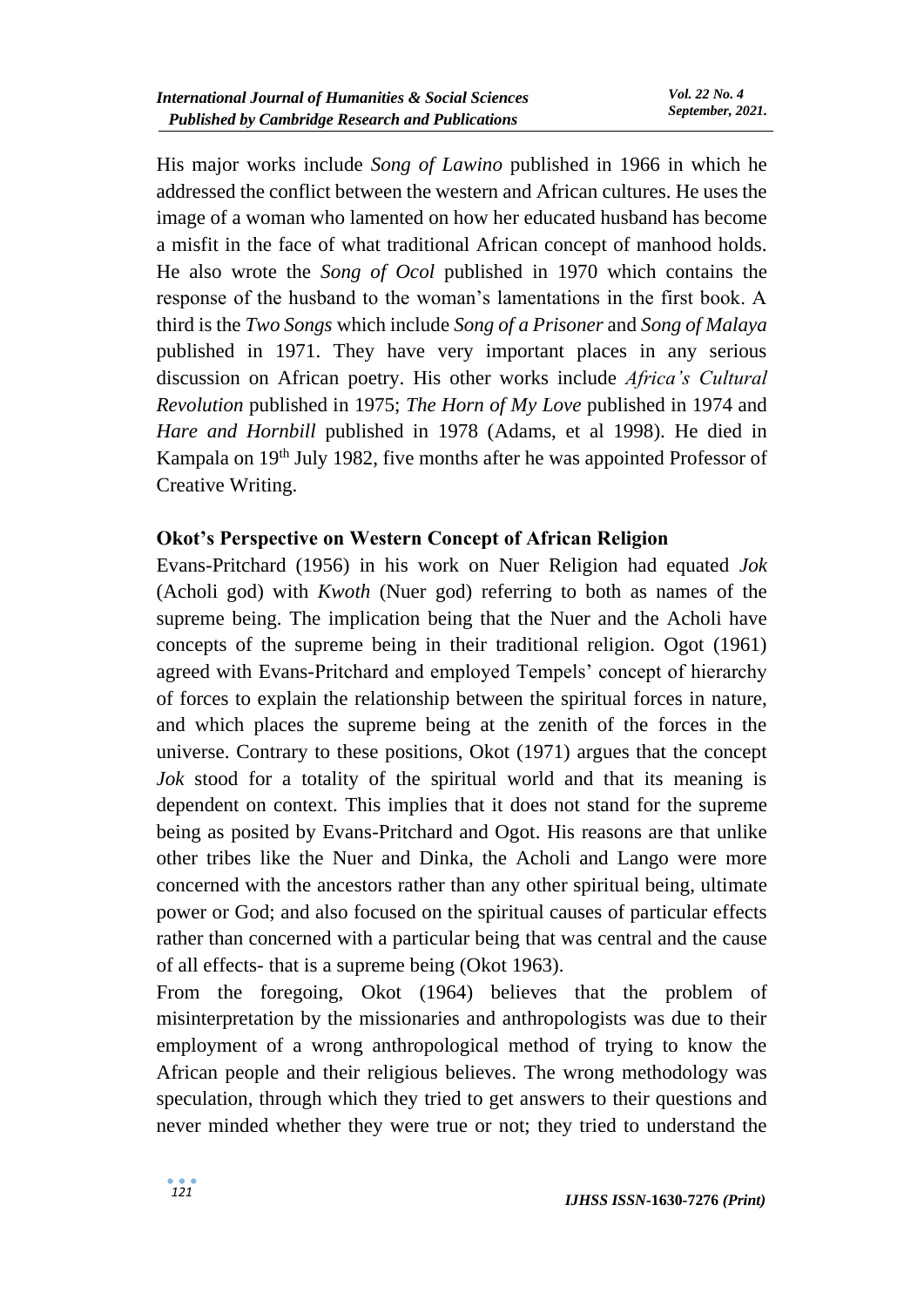African people from a distance rather than by being with them- through participant observation, which he considers a sound anthropological fieldwork methodology.

Still focusing on the misconceptions of the missionaries, Okot (1971) did a criticism of the pattern of Religious Studies of his time, especially as it relates to the discourse on African traditional religion which limited the content of African traditional religion to the conceptual framework of the west. African religion was understood not the way it is but the way the west could understand it. He called this process of imposition of framework 'Hellenization' (Okot 1969). He traced the process of Hellenization to the time of the encounter between Christianity and Greek philosophy. He avers that this era was when Christian apologists, obviously non-Jewish converts to Christianity Hellenized the Jewish Yahweh into a Person or Trinity of persons creating an imposing "theological system that man ever erected" (Okot, p. 69, p.6). He argues further that some African and western scholars were in the same fashion, modelling African religion after Hellenized Christianity of the west. He called these scholars Intellectual Smugglers with John Mbiti as the chief of them who "smuggled enough Greek metaphysical material to hellenise three hundred African deities" (Okot 1972 p. 29); and they were doing this in three ways by three groups of persons:

- 1. They were using the African deities to prove that the Christian God does exist and is known among the African people. Evans-Pritchard and Lienhardt fall within this category. This became obvious for Okot when Evans-Pritchard spoke of Kwoth in relation to the Christian God.
- 2. The second way were basically African nationalists who were trying to prove to the west that the African is also civilized, and thus, they clothed African deities in hellenistic as they paraded them before their western counterparts. These African scholars include Kenyatta, Senghor, Danquah, etc.
- 3. The third group were mainly western missionaries like Edwin Smith, John Taylor, Placid Tempels, etc., who wanted to demonstrate to their audience of African elites that they, as Saint Paul in Athens are highly religious people. With this, they hoped to win them over to Christianity.

These notwithstanding, Okot's problem with these western and African scholars was their methodology which has led to several false conclusions.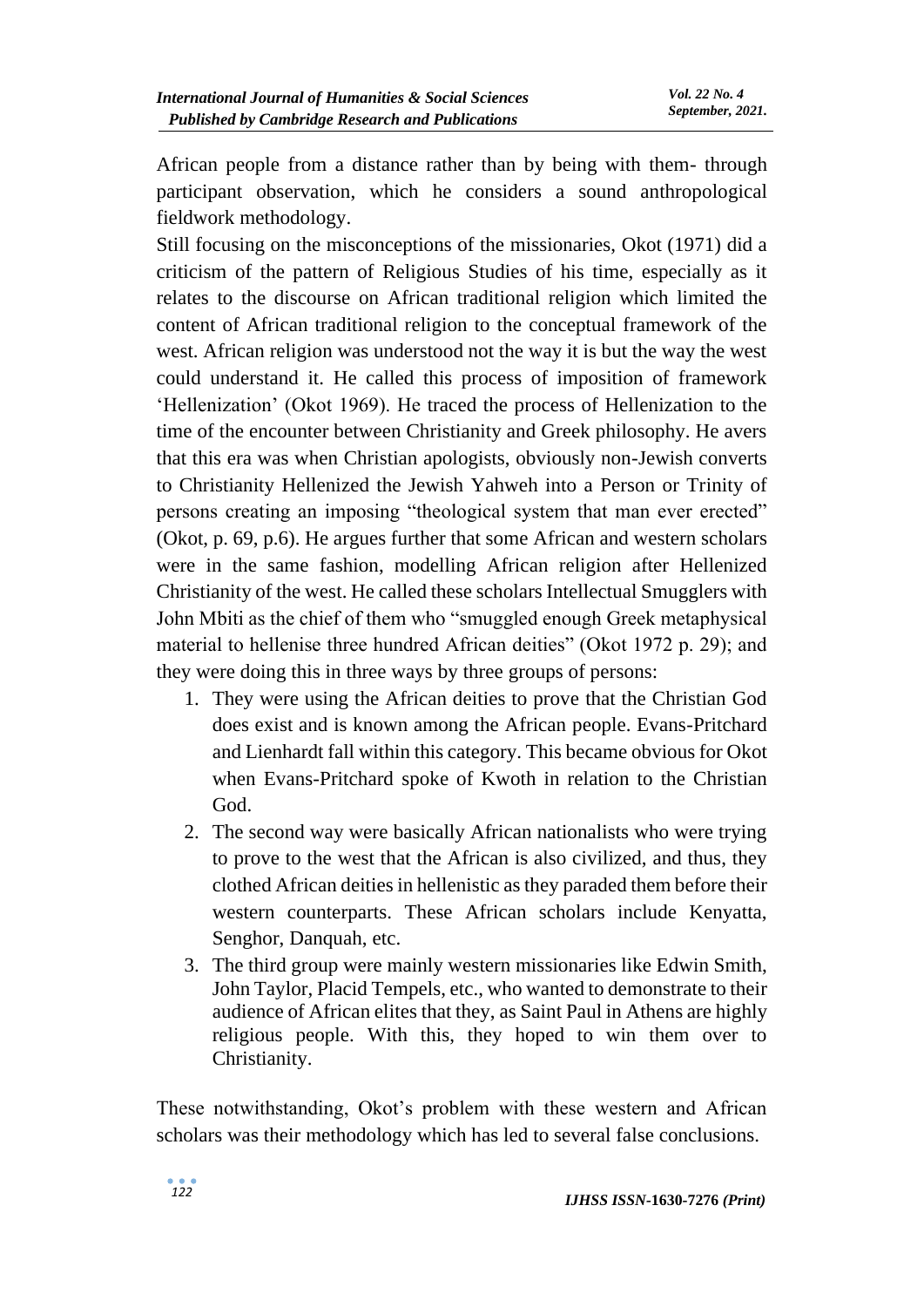### **Critical Evaluation**

Okot p'Bitek remains one of those African scholars who have distinguished himself in the critique of western misunderstanding or distortion of the African realities or worldview. As a thorough going anthropologist, he rightly emphasized the need for participant observation or a strong anthropological fieldwork methodology rather than loosely arriving at conclusions through speculation; conclusions that lack the required substance for addressing major theological issues and concerns. Okot (1971) advices that for a student to understand the religion of a people which is a relationship between human and superhuman powers, "It would be necessary for the student to stay longer than seven months and get a deep knowledge of the language of the people, and also to soak himself in the everyday life of the people" (p. 53). Thus, Wiredu (1988) refers to him as the pioneer of conceptual decolonization in African philosophy.

Okot had criticized Edward Evans-Pritchard, Godfrey Lienhardt and their African colleagues for modelling African gods after the western Christian images, and yet, he was also a victim of the same pattern of modelling. The concept Hellenization was taken after the western counterparts who had used it before him. He was influenced by Dewart (1967) who used the concept when he called on theologians to go beyond demythologization to de-Hellenization of the Christian doctrine of God within the context of resolving the friction between the experience of Post-war generation and the traditional Christian images of God. He also rode on Robinson (1963), who developed the idea that traditional Christian images of God were metaphysical, a pattern of thinking that the new generation of Christians were not open to. In this, Okot showed himself an African student of Oxford, and a Hellenized Hellenizer.

The fact that Okot (1972) stated clearly that "I admit I am neither a Christian nor a pagan. I do not believe in god or spirits. I do not believe in witchcraft or supernatural forces. Heaven and hell do not make sense to me and for me metaphysical statements are nonsensical" (p. 31), raises several questions regarding his position on Hellenization. His understanding of heaven and hell, god and spirits, witchcraft and supernatural powers as nonsensical also points to the influence of David Hume's thorough going empiricist philosophy on his thinking. Although he was interested in the decolonization of the African people, he employed western patterns in his philosophy of decolonization. It is also interesting that although he had denied the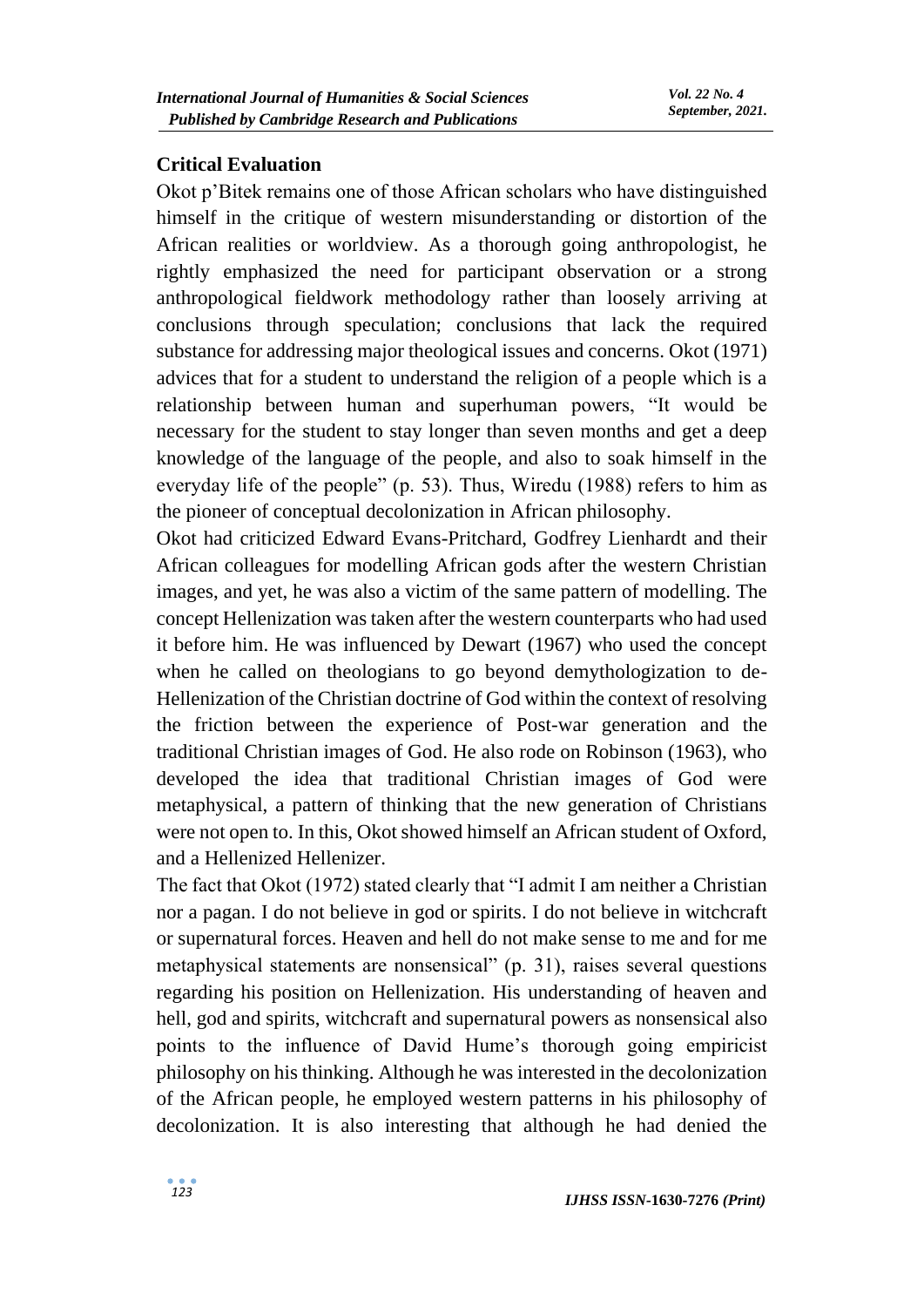existence of god and spirits, he still preoccupies himself with defending the Acoli/Lango-African concept of God. How a person borders himself with a reality that he considers non-existent is very surprising. Also observable is that while he opposed the use of concepts like 'primitive' and 'savage', he did not consider it equally offensive to use the concept 'pagan' as can be seen in the above quotation. The concepts 'primitive', 'savage' and 'pagan' are all derogatory concepts.

More so, Okot went further to condemn the use of concepts by African scholars like John S. Mbiti; concepts such as omnipresent, omnipotent, omniscience, eternal, etc., as Christian concepts in replacement for African traditional concepts like great, strong, wise, old, etc., respectively. This manifests a major concern in Okot's pattern of argument: he condemns without being able to make a replacement that carries at least the same weight with what he has condemned. In relation to the divine, omnipresent is not a match for great; omnipotent is not a match for strong; omniscience is not a match for wise and eternity is not a match for old. One would have expected a concept that stands stronger than the ones employed by the hellenizers.

It is also questionable why Okot made Evans-Pritchard and Lienhardt the major objects of his concern in his works. Could it have been a revenge mission? Trying to pay back the people he could not face as supervisors in England. Evans-Pritchard and the linguist A.N. Tucker were his supervisors and they made it clear in their report about his thesis that it had too many typing, spelling, grammatical and other errors; they also raised questions about the clarity of his position and the content of the work; they observed that his thesis was not on the approved topic. What was approved by the Anthropology and Geography Board was: 'Religious ideas of the Jopalwo of Northern Bunyoro'. Since he eventually did not fulfill the conditions for obtaining a doctorate, it is possible that his critique of these scholars was only a spillover of his frustration.

### **Conclusion**

The foregoing, reveals that Okot stands on an academic ground that rejects a blind and slavish embrace of the western culture that looks down on or makes a false presentation of the African world by both the western cultural colonialism and the African elite that accepted to be its tool. Whether this be a product of his experience or an academic passion in him, the truth remains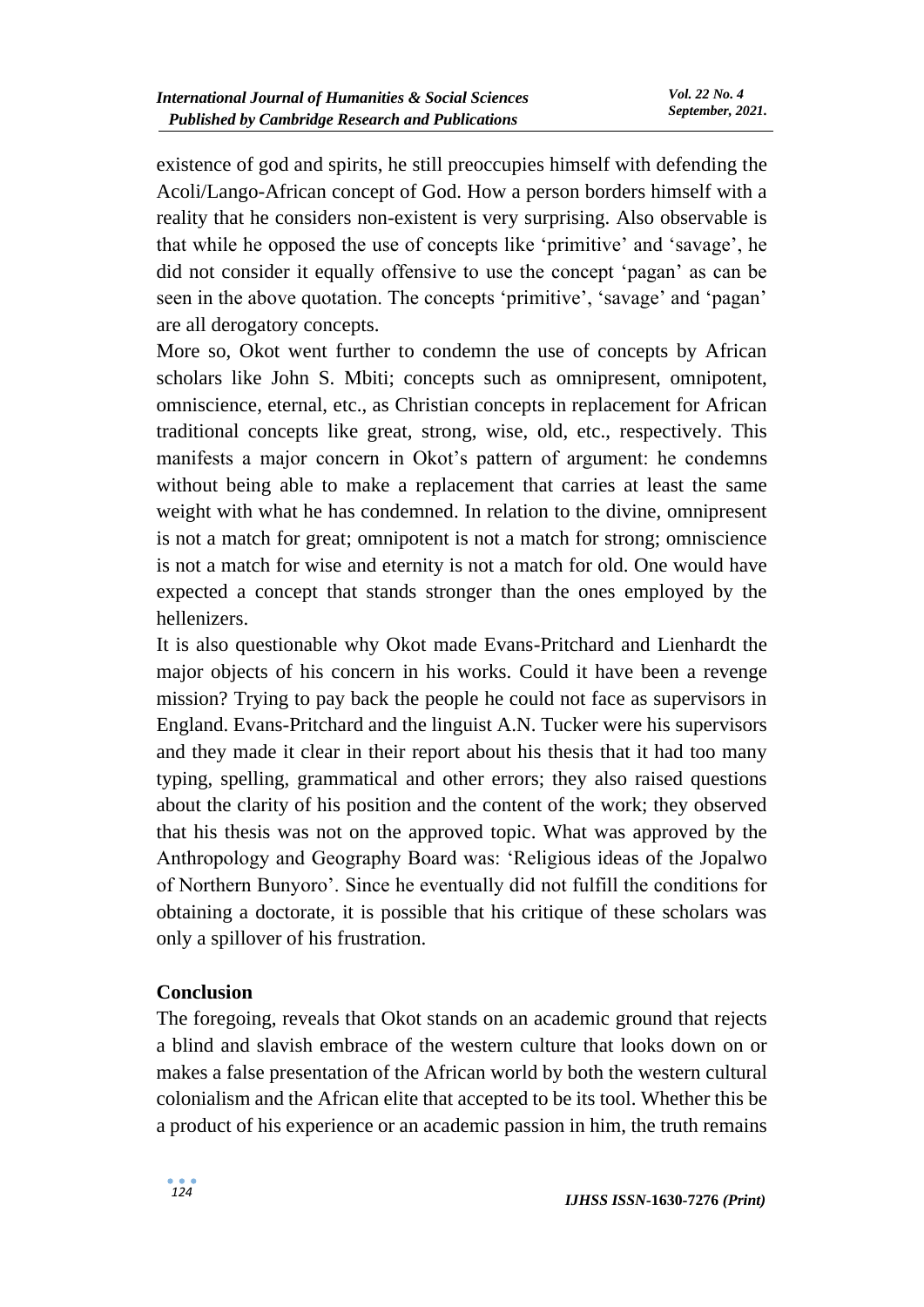that he pursued a worthy cause. He was proud of who he was- an African; thus, Altobbai (2020) writes that Okot:

*Like the Negritude poets, Okot is proud of the Afri-can ways of life and he romanticizes them. To him they are graceful and beautiful. He asserts their value and emphasizes the need to preserve them. He attacks not only the European institutions and practices responsible for the cultural alienation of Africans but he also targets almost everything western. Thus it can be concluded that Okot (in Song of Lawino) subscribes to the idea that the African culture and ways are superior to the western culture and ways. (p. 25).*

Okot would always be remembered as one of those post-colonial writers in Africa who constructed serious criticism on the colonial and missionary discourse on who the African was and what constituted his environment.

#### **References**

- Adams, A., et al (1998). *Okot-pBitek.* Britannica. Retrieved on 31st May 2021 from <https://www.britannica.com/biography/Okot-pBitek>
- Altobbai, A. A. S. (2020). Okot p'Bitek's Attitude Towards the African Past: A Study of Song of Lawino. International Journal of Comparative Literature & Translation Studies. 8. 3. 16-25.

Bentley, W. H. (1900). Pioneering on the Congo. Cambridge: Cambridge University Press

- Dewart, L. (1967). The future of belief: Theism in a world come of age. London: Burns and Oats Limited.
- Evans-Pritchard, E. E. (1956). Nuer religion. London and Oxford: Oxford University Press Hegel, G. W. (1944). The philosophy of history. New York: Willey Book Co.
- Kanu I. A. (2015b). *A hermeneutic approach to African traditional religion, theology and philosophy*. Nigeria: Augustinian Publications.
- Kanu, I. A. (2010). Towards an African cultural renaissance. *Professor Bassey Andah Journal of Cultural Studies. Volume 3*, pp. 146-155*.*
- Kanu, I. A. (2012). Inculturation and Christianity in Africa. *International Journal of Humanities and Social Science.* Vol. 2. No. 17. pp. 236-244.
- Kanu, I. A. (2014). *Igwebuikology* as an Igbo-African philosophy for Catholic-Pentecostal relations. *Jos Studies. 22. pp.*87-98.
- Kanu, I. A. (2015a). *African philosophy: An ontologico-existential hermeneutic approach to classical and contemporary issues.* Nigeria: Augustinian Publications.
- Kanu, I. A. (2016). *Igbo-African Christology: A cultural Christological construct in Post-Missionary Africa.* **Germany: Lambert Publications.**
- Ogot, A. A. (1961). The concept of Jok. *African Studies. 20.* 123-130